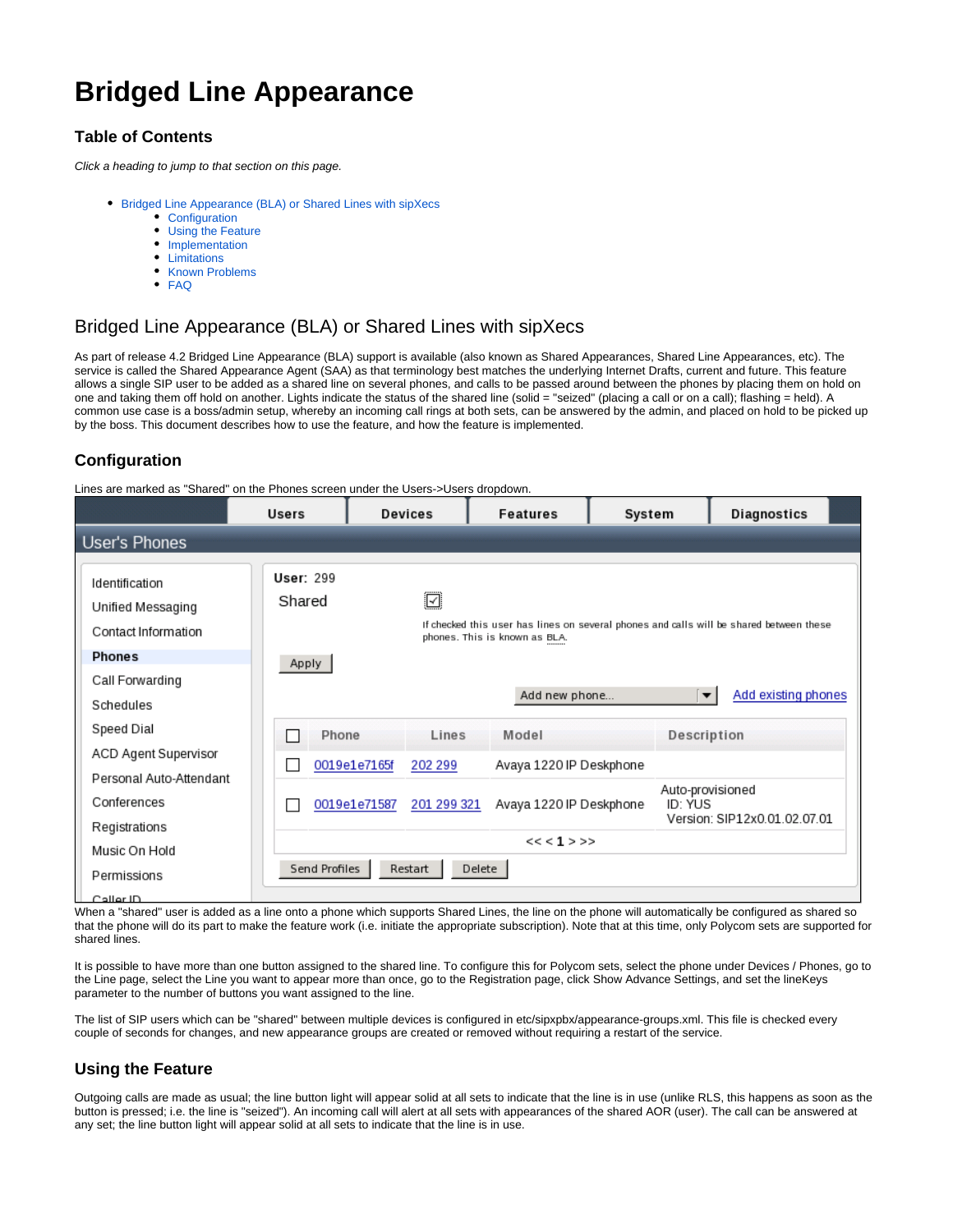Note that both incoming and outgoing calls can still be made while the line is "seized": the set will increment the "appearance id" for each call. Sets with more than one appearance of the shared AOR will assign each successive "appearance id" to a new button.

If a call is placed on hold, the light will flash at all sets. The call can be retrieved from any set in the group by pressing the button with the flashing light.

A glare scenario occurs when two people simultaneously attempt to "seize" the same appearance id (i.e. both press the first button for the shared AOR). This is resolved in the SAA by rejecting one attempt. Note that if one person seizes the line while it is already lit, the set will increment the appearance id and glare will not occur. Other race conditions (e.g. simultaneous answer, or simultaneous retrieval from hold) are resolved by other parts of the system or by the sets without SAA involvement.

Some slight changes in phone behaviour might be noticed. For example, when a shared user transfers a call, the transferee does not get music-on-hold: this is because a true "held" call could be picked up by other appearances of the shared user.

### <span id="page-1-0"></span>**Implementation**

SAA implements [draft-anil-sipping-bla-02](http://tools.ietf.org/id/draft-anil-sipping-bla-02.txt), which is what the Polycom sets support. Note that there are several other flavours of shared line appearance draft specs: [draft-anil-sipping-bla-03](http://tools.ietf.org/id/draft-anil-sipping-bla-03.txt) is essentially the same as draft-anil-sipping-bla-02; [draft-anil-sipping-bla-04](http://tools.ietf.org/id/draft-anil-sipping-bla-04.txt) extends 02/03 and changes some event package names; [draft-ietf-bliss-shared-appearances-03](http://tools.ietf.org/id/draft-ietf-bliss-shared-appearances-03.txt) is currently under discussion; and there are other proprietary implementations. For practical reasons sipXecs has implemented draft-anil-sipping-bla-02, as that is what exists today on our main supported device.

Subscriptions are established from the Shared Appearance Agent to each phone registered to the shared AOR, and from each phone with an appearance of the shared AOR to the Shared Appearance Agent. Phones send NOTIFYs to the SAA containing details about the calls they are managing (in the form of dialog;sla events), and these are sent to all phones subscribed to the shared AOR. (Note that the current implementation sends them to ALL phones subscribed, including the one that sent in the NOTIFY in the first place).

The I-D describes the concept of "line appearance resources" to allow calls to be mapped to a specific line appearance instance, so that it would display on the same button on each phone in the group. At this time we have implemented only limited support for this. The choice of line appearance is left to the sets on incoming calls (not specified in an Alert-Info header with an x-line-id parameter in the INVITE, as per the spec).

### <span id="page-1-1"></span>**Limitations**

- Currently we only support & test with Polycom phones. Community testing would be welcome.
- We do not place an Alert-Info header in an INVITE to the phone, containing an x-line-id parameter, as specified in draft-anil-sipping-bla-02. We use 409 Conflict instead of a 500 final response in a glare scenario of two phones attempting to "seize" the shared line at the same time with the same appearance ID
- We treat as "exclusive" any call dialog with an empty appearance ID (x-line-id) and do not forward these dialogs to other sets in the group (this prevents the music-on-hold call from being shown at all sets)
- Shared lines should not be placed into Intercom groups, as the call may be answered at any one of the sets configured with a shared line.

### <span id="page-1-2"></span>**Known Problems**

After a long period on hold, it is sometimes necessary to press the flashing button twice to retrieve the call.

### <span id="page-1-3"></span>**FAQ**

#### Below is some additional info on its capabilities:

#### **Q: What is the difference between a "Shared" line and any other line on the phone?**

**A:** The shared line is like any other line on the phone (in the sense that you can make and receive calls on it), except that others see the status of that line. The big difference is that calls can be handed back and forth between sets with an appearance of the shared line just by putting the call on hold on one set and taking it off hold (by pressing the button with the flashing light) on another - no transfer required.

#### **Q: How are Shared or Bridged Lines different from BLF?**

**A:** A Busy Lamp Field (BLF) allows a set to display the status of another user (busy or ringing), but a BLF button is not an appearance of that user. It is not possible to answer calls on that button. In the sipx implementation, pressing a BLF button initiates a speed dial call to that user, rather than dialing a call "as" that user, which is the case for SAA.

#### **Q: Can I join a call in progress at another set?**

**A:** Not directly. One of the parties on the active call can conference in other sets (including other sets with appearances of the shared line), but it is not possible to conference in several users by pressing the "busy" line button.

#### **Q: Is there a limit on how many other users can add this shared line to their phone and have it function like a BLA line?**

**A:** A somewhat artificial limit of 20 subscriptions per shared line is enforced (i.e. 20 sets with an appearance of the same shared line). This was inherited from the RLS and can be modified or removed if we so decide.

#### **Q: Let's assume the user w/ extension 250 wants a BLA appearance of line 200 on his phone. Both user 200 and user 250 have several phones registered, all Polycom. Will BLA function between any of the phones of users 200 and 250 provided the shared line 200 is registered on all phones?**

**A:** Yes. Once we get the configuration for the shared line feature integrated into sipXconfig, then all appearances of the shared line (200 in this case) will be made shared, and calls can be shared between any set with an appearance of it. (After some discussion on the list, we agreed that in the first implementation anyway, a simple "all appearances of this line are shared" was preferred to a per-device setting).

#### **Q: Is the number of phones each user can register to line 200 limited in any way?**

**A:** There are no limits enforced on how many phones can be registered to a single address. For SLA the limit mentioned above would apply.